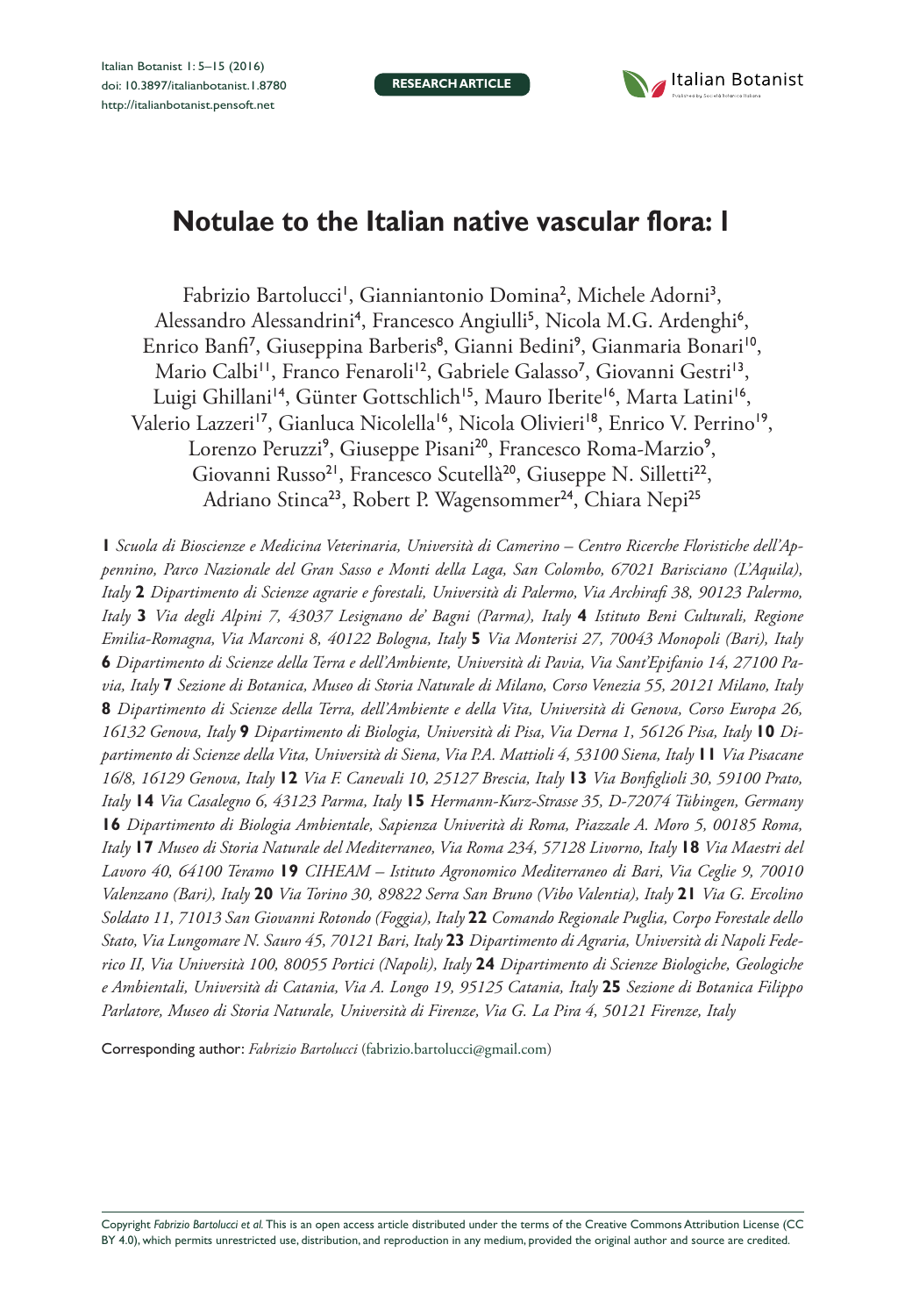Academic editor: *S. Biondi* | Received 8 April 2016 | Accepted 26 April 2016 | Published 11 May 2016

**Citation:** Bartolucci F, Domina G, Adorni M, Alessandrini A, Angiulli F, Ardenghi NMG, Banfi E, Barberis G, Bedini G, Bonari G, Calbi M, Fenaroli F, Galasso G, Gestri G, Ghillani L, Gottschlich G, Iberite M, Latini M, Lazzeri V, Nicolella G, Olivieri N, Perrino EV, Peruzzi L, Pisani G, Roma-Marzio F, Russo G, Scutellà F, Silletti GN, Stinca A, Wagensommer RP, Nepi C (2016) Notulae to the Italian native vascular flora: 1. Italian Botanist 1: 5–15. [doi: 10.3897/](http://dx.doi.org/10.3897/italianbotanist.1.8780) [italianbotanist.1.8780](http://dx.doi.org/10.3897/italianbotanist.1.8780)

#### **Abstract**

In this contribution, new data concerning the Italian distribution of native vascular flora are presented. It includes new records, exclusions, and confirmations pertaining to the Italian administrative regions for taxa in the genera *Arundo*, *Bromopsis*, *Cistus*, *Crocus*, *Festuca*, *Galeopsis*, *Genista*, *Lamium*, *Leucanthemum*, *Nerium*, *Orobanche*, *Peucedanum*, *Pilosella, Polycnemum*, *Stipa* and *Viola*.

#### **Keywords**

Floristic data, Italy

#### **How to contribute**

The text for the new records should be submitted electronically to Chiara Nepi ([chiara.](mailto:chiara.nepi@unifi.it) [nepi@unifi.it](mailto:chiara.nepi@unifi.it)). The corresponding specimen has to be sent to FI Herbarium: Sezione di Botanica Filippo Parlatore del Museo di Storia Naturale, Via G. La Pira 4, 50121 Firenze (Italy). Those texts concerning nomenclatural novelties (typifications only for accepted names), exclusions, and confirmations should be submitted electronically to: Fabrizio Bartolucci ([fabrizio.bartolucci@gmail.com](mailto:fabrizio.bartolucci@gmail.com)). Each text should be within 2,000 characters (spaces included).

#### **Floristic records**

#### *Arundo donaciformis* (Loisel.) Hardion, Verlaque & B.Vila (Poaceae)

+ **TOS**: Monti Livornesi, Rosignano Marittimo (Livorno), Castiglioncello, Via Brenta (WGS84: 43.407385°N; 10.418388°E), habitat sinantropico, 45 m, no exp., 15 Nov 2015, *V. Lazzeri* (FI, MSNM); Monti Livornesi, Rosignano Marittimo (Livorno), loc. Spianate (WGS84: 43.421434°N; 10.414124°E), formazioni mono- o paucispecifiche su suolo argilloso, 119 m, W, 15 Nov 2015, *V. Lazzeri* (FI, MSNM); Monti Livornesi, Livorno (Livorno), loc. Calignaia (WGS84: 43.469900°N; 10.349901°E), formazioni mono- o paucispecifiche su suolo argilloso, 38 m, no exp., 7 Dic 2015, *V. Lazzeri* (FI); Monti Livornesi, Rosignano Marittimo (Livorno), loc. Case Nuove (WGS84: 43.410023°N; 10.428159°E), habitat sinantropico, 42 m, no exp., 16 Jan 2016, *V. Lazzeri* (FI). – Species new for the flora of Toscana.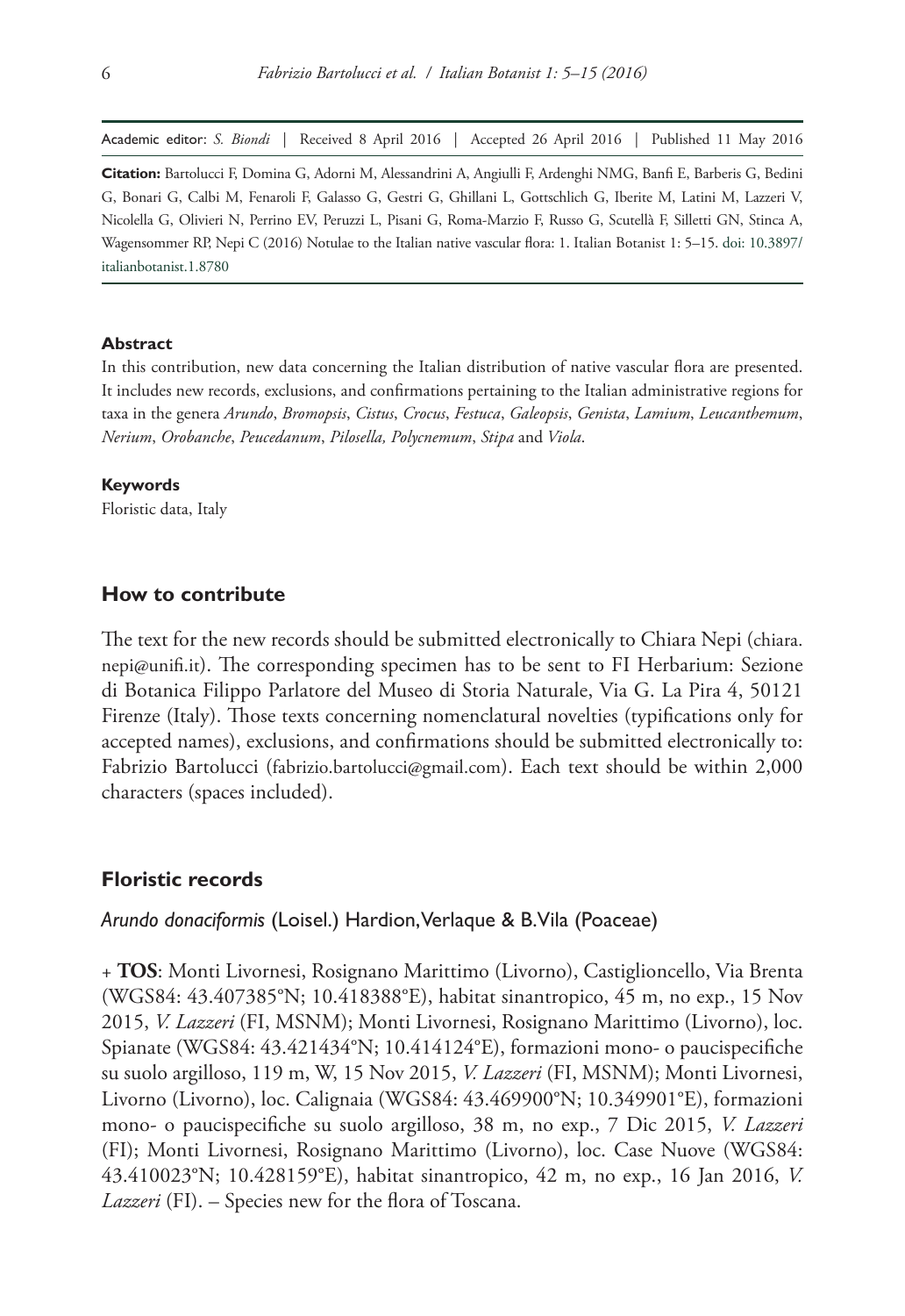Hardion et al. (2012) restored *A. donaciformis*, a Franco-Ligurian endemic that differs from the Italo-Balkan and morphologically similar *A. plinii* Turra (= *A. collina* Ten.); it differs for the hairy upper glumes and for a larger size of the plants. The discovery of *A. donaciformis* in Toscana broadens southwards the range of this taxon. However, it will be also useful to count the chromosome number of the Tuscan plants in order to ascertain if they are characterized by the same ploidy level of those from Provence and Liguria (i.e.  $2n = 18x = 108$  chromosomes), as reported by Hardion et al. (2012, 2013, 2014).

V. Lazzeri, E. Banfi & G. Galasso

# *Bromopsis condensata* (Hack.) Holub subsp. *microtricha* (Borbás) Jogan & Bačič (Poaceae)

+ **LAZ**: Subiaco (Roma), Monti Simbruini, Campominio (WGS84: 41.955194°N; 13.187632°E), prateria, 1675 m, 2 June 2015, *G. Nicolella*, det. *N.M.G. Ardenghi & E. Banfi* (RO); Vallepietra (Roma), Monti Simbruini, Monte Autore (WGS84: 41.955199°N; 13.205139°E), lungo il sentiero, 1763 m, 2 June 2015, *G. Nicolella*, det. *N.M.G. Ardenghi & E. Banfi* (RO); Supino (Frosinone), Monti Lepini, Santa Serena, (WGS84: 41.602318°N; 13.167664°E), prateria, 1157 m, 11 June 2015, *G. Nicolella & M. Latini*, det. *N.M.G. Ardenghi & E. Banfi* (FI, RO). – Subspecies new for the flora of Lazio.

This subspecies was described from Slovenia (Mount Vremščica or Auremiano) and until today in Italy it was recorded only for Friuli Venezia Giulia (Poldini and Oriolo 2002) and Lombardia (Banfi and Galasso 2005). This is the first record for the Italian peninsula and marks the new southern limit of this taxon's distributional range. *Bromopsis condensata* subsp. *microtricha* can be distinguished from *B. erecta* (Huds.) Fourr. for the basal sheaths decaying into straight fibers (vs. entire) and the lack of marginal patent hairs in the proximal part of the leaf blades (vs. present). The younger and fresh sheaths are covered with a dense and short pubescence consisting of adpressed and antrorse hairs, enabling its separation from *B. condensata* subsp. *condensata* (provided with patent and longer hairs). On the contrary, the contraction of the panicle is not diagnostic since populations of *B. erecta* with narrow synflorescences can occasionally occur.

G. Nicolella, M. Latini, M. Iberite, E. Banfi & N.M.G. Ardenghi

#### *Cistus albidus* L. (Cistaceae)

– **TOS**. – Species to be excluded from the flora of Toscana.

Based on a putative record in the province of Florence by A. Borzì ["*Sotto Vallombrosa a Donnini*"], Piccioli (1888) reported *Cistus albidus* L. in Toscana for the first time. It was also reported by Baroni (1897–1908), but was not confirmed by later au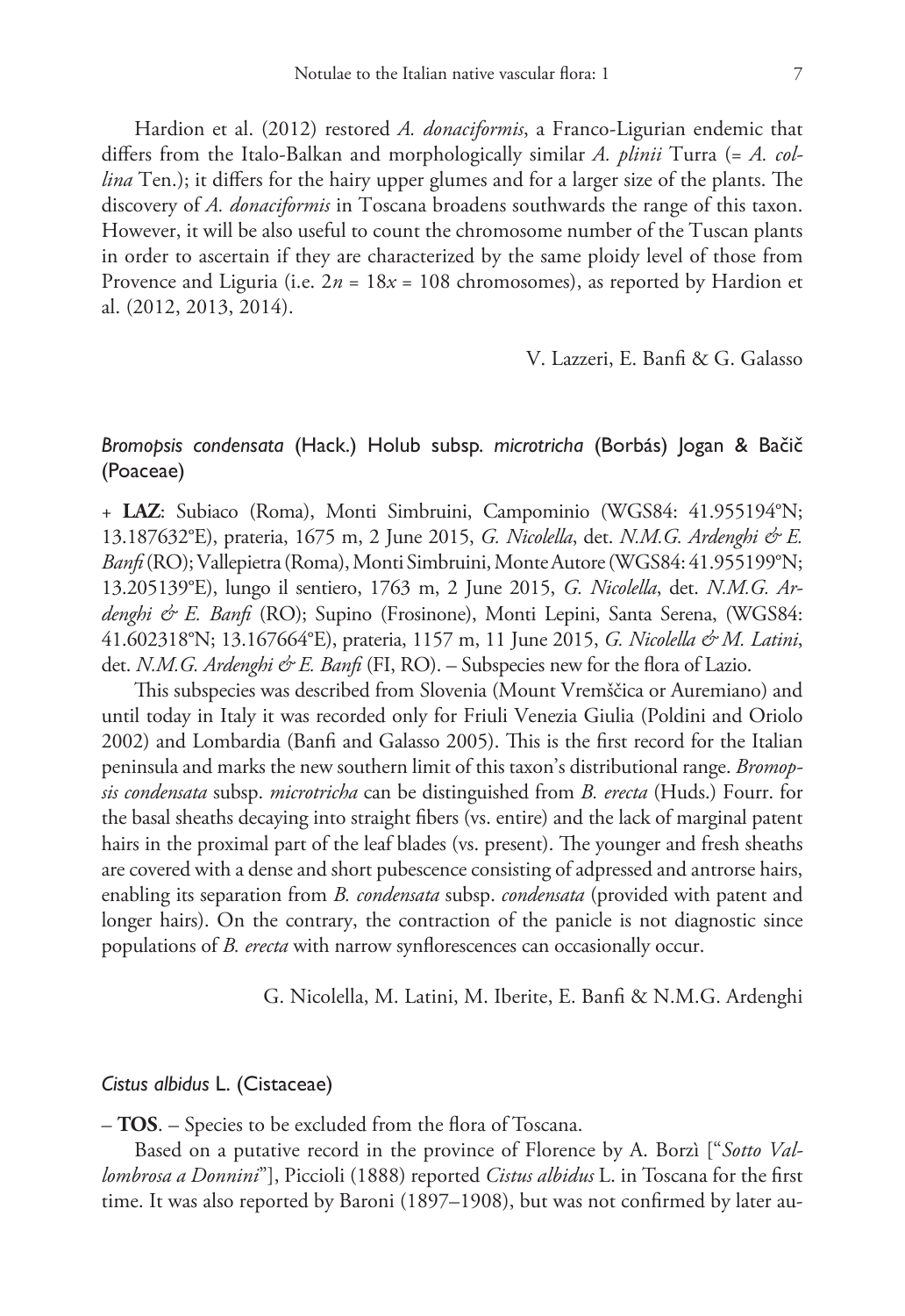thors (Fiori 1924, Zangheri 1976). Rizzotto (1979) did not cite any herbarium specimen of *C. albidus* L. from Toscana: in fact, she stated that this species, in Italy, occurs along the Ligurian coasts and it is vicariated southwards by *Cistus creticus* L. subsp. *eriocephalus* (Viv.) Greuter & Burdet (cited as *Cistus incanus* L. by the author). Later, Pignatti (1982) reported *C. albidus* in Toscana without citing any locality, and this information was likely followed by Conti et al. (2005). It is possible that the occurrence reported by Pignatti (1982) was derived from Caruel (1860), although the same author corrected himself a few years later (Caruel 1870), because the locality ["*A Sarzana nel M. Caprione*"] actually falls in Liguria. We did not find any herbarium specimen collected by A. Borzì in Toscana in the herbaria of FI, PI, PAL and MS. In SIENA we found two specimens identified as *C. albidus* L.: one of these, from *Herbarium Ricasolianum*, collected in 1856 near Florence, resulted wrongly identified and attributable to *C. creticus* subsp. *eriocephalus*. The second one, collected in the same year, was correctly identified but the only information is the label's header (*Herbarium Tassi*) and neither locality nor collector were reported. Recently, the curators of the herbarium of Siena affixed a generic information on collection locality (Siena) on this label, assuming that the plant was collected by A. Tassi himself. Considering the distribution range of the species reported by Rizzotto (1979), we conclude that the occurrence of *C. albidus* L. in Toscana is unlikely and the specimen of Herbarium Tassi comes from a cultivated individual or from a locality outside of Toscana.

F. Roma-Marzio, G. Bonari, G. Bedini & L. Peruzzi

#### *Crocus longiflorus* Raf. (Iridaceae)

– **PUG**. – Species to be excluded from the flora of Puglia.

The species was indicated in Puglia at the end of the 19th century for the Murge plateau (Bianco 1962) and for the Gargano promontory (Fenaroli 1974), and recently confirmed for Gargano (Fiorentino and Russo 2002, Augello 2005, Licht 2008) and Lama Belvedere, in the province of Bari (Cavallaro et al. 2007).

All the autumn-flowering *Crocus* specimens that we collected in those areas were attributed to *C. thomasii* Ten. The pictures in Fiorentino and Russo (2002) and in Augello (2005), and the specimens in FI (Boschi alla Murgia di Ruvo di Puglia, 1897, *Palanza* sub *C. longiflorus*) and in BI (Lama Belvedere, Monopoli, 2005, *Angiulli* sub *C. longiflorus*), all belong to *C. thomasii*. Licht (2008) quoted Fenaroli (1974), Fiorentino and Russo (2002), and Augello (2005). Perhaps, the confusion between these two species was caused by the difficulty of observing the very small cilias along the leaf margins of *C. thomasii* and by the sometimes slightly fimbriated stigmas of the latter species. According to our observations, the only autumn-flowering *Crocus* species occurring in Puglia is *C. thomasii*.

R.P. Wagensommer, F. Angiulli, E.V. Perrino & G. Russo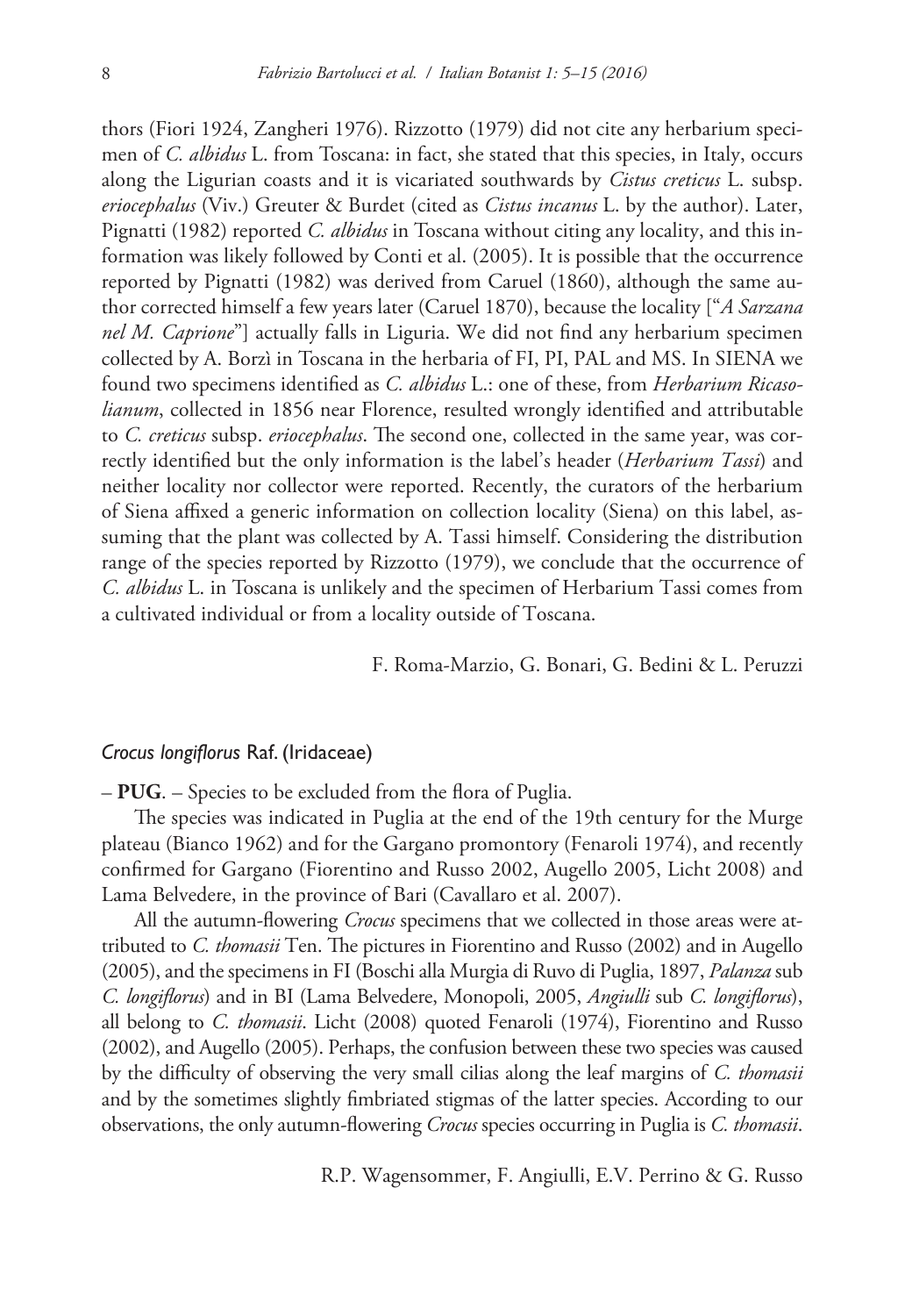## *Festuca rubra* L. subsp. *juncea* (Hack.) K.Richt. (Poaceae)

+ **LAZ**: Vico nel Lazio (Frosinone), Monti Ernici, Campovano (WGS84: 41.822527°N; 13.373242°E), prateria di alta quota, 1880 m, 12 July 2015, *G. Nicolella*, det. *N.M.G. Ardenghi* (FI, RO). – Subspecies new for the flora of Lazio.

This subspecies is quite widespread in northern and central Italy (see Conti et al. 2005, Ardenghi et al. 2015), where it grows mostly in mountain grasslands, on acidic or superficially acidified basic soils (Foggi and Rossi 1996). However, its presence has probably been neglected due to confusion with *F. rubra* subsp. *commutata* (Gaudin) Markgr.-Dann., from which it can be safely separated based on tiller leaf blade anatomy and the presence of rhizomes (that, however, are difficult to sample).

G. Nicolella, M. Latini, M. Iberite & N.M.G. Ardenghi

#### *Galeopsis bifida* Boenn. (Lamiaceae)

+ **LIG**: Valbrevenna (Genova), Senarega (WGS84: 44.55715°N; 9.119247°E), orto incolto, 730 m, 9 September 2014, *M. Calbi* (FI). – Species new for the flora of Liguria.

It is a species with a Eurosiberic distribution. It was reported from Italy only in Lombardia, Trentino-Alto Adige, Veneto, Friuli Venezia Giulia and, doubtfully, in Piemonte (Conti et al. 2005); it was not yet recorded from Liguria.

G. Barberis & M. Calbi

#### *Genista aetnensis* (Biv.) DC. (Fabaceae)

+ (INV) **CAM**: Status change from naturalized to invasive alien in Campania.

*Genista aetnensis* is endemic to the Mt. Etna in Sicilia and some localities in Sardegna (Pignatti 1982). It was imported in the Vesuvian area (Campania) one century ago within a reforestation program aimed at mitigating soil erosion and increasing slope stability (Agostini 1959). Nowadays, this species has become the dominant plant species on the Vesuvius Grand Cone, where it forms continuous plant communities of shrubs. According to Stinca et al. (2015), over a period of approximately 40 years *G. aetnensis* has succeeded in accumulateng considerable reserves of C, N, and P in the soil, thereby also modifying soil hydrological properties. For these reasons, this species should be considered invasive ("transformers" *sensu* Pyšek et al. 2004) in Campania.

A. Stinca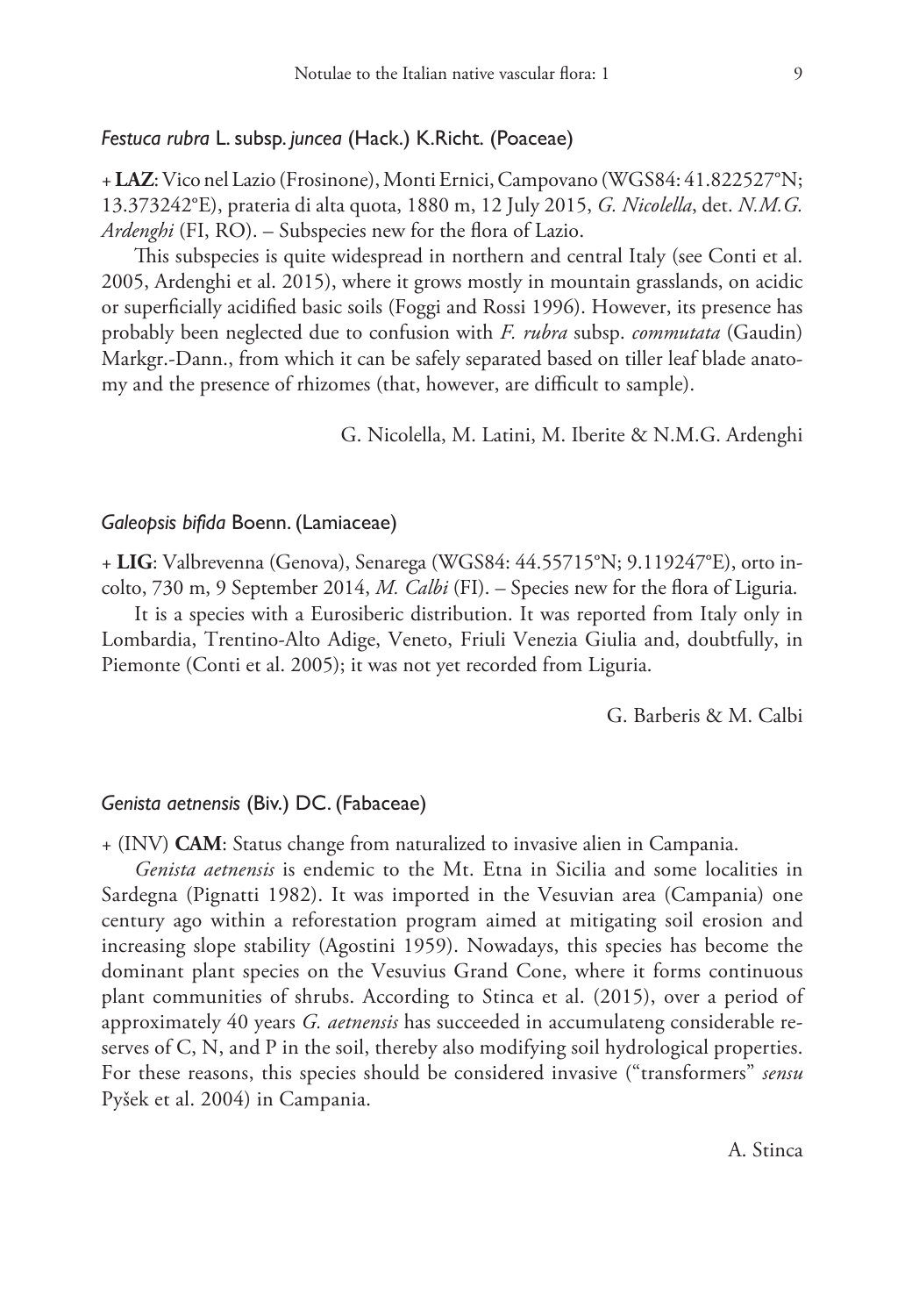#### *Lamium purpureum* L. (Lamiaceae)

+ **CAL**: Serra San Bruno (Vibo Valentia), Monte Pecoraro (WGS84: 38.513735°N; 16.348555°E), ai bordi di un bosco di faggio e abete bianco, suolo acido derivato da disfacimento dei graniti, 1325 m, 10 May 2015, *G. Pisani & F. Scutellà* (FI). – Species new for the flora of Calabria.

*Lamium purpureum* is a species with Eurasian distribution (Pignatti 1982), occurring in Italy in almost all the administrative regions (Conti et al. 2005, Giardina and Raimondo 2007), but not recorded so far from Calabria. It is very frequent around Serra San Bruno (850 m), along roadsides and in the fields, but less common at higher elevations.

G. Pisani & F. Scutellà

#### *Leucanthemum ligusticum* Marchetti, R.Bernardello, Melai & Peruzzi (Asteraceae)

+ **EMR**: Bedonia (Parma), Segno Rosso di Val Gorotta (WGS84: 44.475964°N; 9.581916°E), radura con affioramenti rocciosi, 800 m, 12 August 2010, *M. Adorni, A. Alessandrini* & *L. Ghillani* (FI). – Species new for the flora of Emilia-Romagna.

The species was only recently described by Melai et al. (2012). The plant is diploid and, therefore, one of the "basic units" of the genus *Leucanthemum*. It was previously recorded only in siliceous outcrops in eastern Liguria (provinces of Genova and La Spezia). The population that we found consists of a few plants, located in the high Valley of the Taro river, not far from the border with Genova province and a few kilometers from the Ligurian populations.

M. Adorni, A. Alessandrini & L. Ghillani

#### *Nerium oleander* L. subsp. *oleander* (Apocynaceae)

+ (CAS) **MAR**: Cupra Marittima (Ascoli Piceno), bordo di un muro situato a ridotta distanza dal Mare Adriatico, presso Via R.Taffetani (WGS84: 43.035864°N; 13.857731°E), bordo di muro, ca. 4 m, 7 September 2015, *N. Olivieri* (FI). – Casual alien species new for the flora of Marche.

Some young plants of this taxon, sometimes able to blossom, have developed on the edge of the perimeter wall of a building, on the border with a paved area. The young individuals have grown from seeds produced by specimens grown as ornamentals in nearby gardens and subjected to wind dispersal. In Italy, *Nerium oleander* subsp. *oleander* is native in Sicilia, Sardegna, Calabria, Basilicata, Campania, Puglia, Toscana,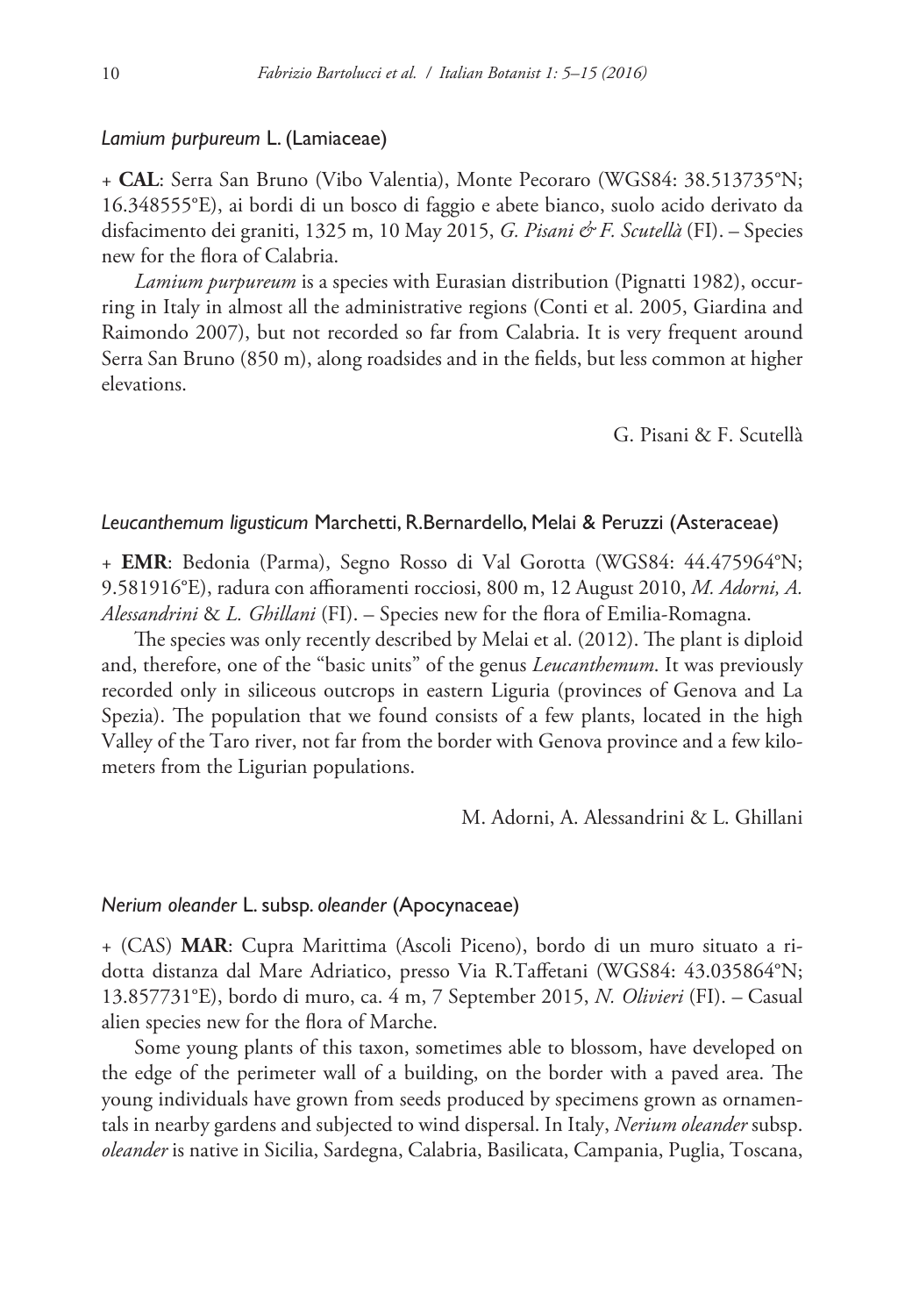and Liguria (Conti et al. 2005), while it is recorded as alien species in Lazio, Abruzzo, Veneto, Lombardia, Trentino-Alto Adige, and Friuli Venezia Giulia (Pignatti 1982, Conti et al. 2005, Martini and Pavan 2008, Masin et al. 2009, Prosser et al. 2009).

N. Olivieri

#### *Orobanche reticulata* Wallr. (Orobanchaceae)

+ **LIG**: Castelvecchio di Rocca Barbena (Savona), pendici orientali del Poggio Grande (WGS84: 44.107995°N; 8.157569°E), 653 m, 22 May 2015, *G. Barberis & M. Calbi*, det. *G. Domina* (FI). – Species confirmed for the flora of Liguria.

It is a species with European-Caucasian distribution (von Beck 1930), occurring in all the northern and central regions of Italy (Conti et al. 2005, Domina and Peruzzi 2010). The previous record from Liguria of *O. reticulata* (Peccenini et al. 2010) is wrong and to be referred to *O. gracilis* Sm. (Peccenini et al. 2012).

G. Barberis, M. Calbi & G. Domina

## *Peucedanum officinale* L. subsp. *officinale* (Apiaceae)

+ **LAZ**: Latina (Latina), Strada Piccarello, presso area del mercato settimanale (WGS84: 41.458113°N; 12.916336°E), prati e incolti umidi inondati durante l'inverno, argini di fossati, 21 m, 10 July 2013, *M. Iberite* (FI, RO); *ibidem*, 20 September 2013 (FI, RO, *Herb. M. Iberite*); *ibidem*, 28 August 2015 (RO, *Herb. M. Iberite*). – Species new for the flora of Lazio.

This taxon is widespread in many administrative regions of Italy, with the exception of Trentino-Alto Adige, Marche, Umbria, Lazio, Sicilia and Sardegna it was mistakenly indicated for Valle d'Aosta and not confirmed for Campania and Calabria. Concerning Lazio, it has hitherto never been collected nor reported in the literature (Conti et al. 2005, 2007, Anzalone et al. 2010). In the studied area, between Strada della Rosa, Strada Piccarello, Via Rossetti and Via Isonzo (municipality of Latina), *P. officinale* occurs in two subpopulations distant about 700 m from one another. Overall, there are about 1,000 uneven-aged individuals that bloom and bear fruits regularly; occasional spring mowing does not prevent the plants from completing their phenological cycle. Contrary to a previous report by Pignatti (1982), the edaphic context is represented by sandy clayey soils, which are desiccated during the flowering/fruiting period of the species (July to September), but damp and often inundated during the winter months.

M. Iberite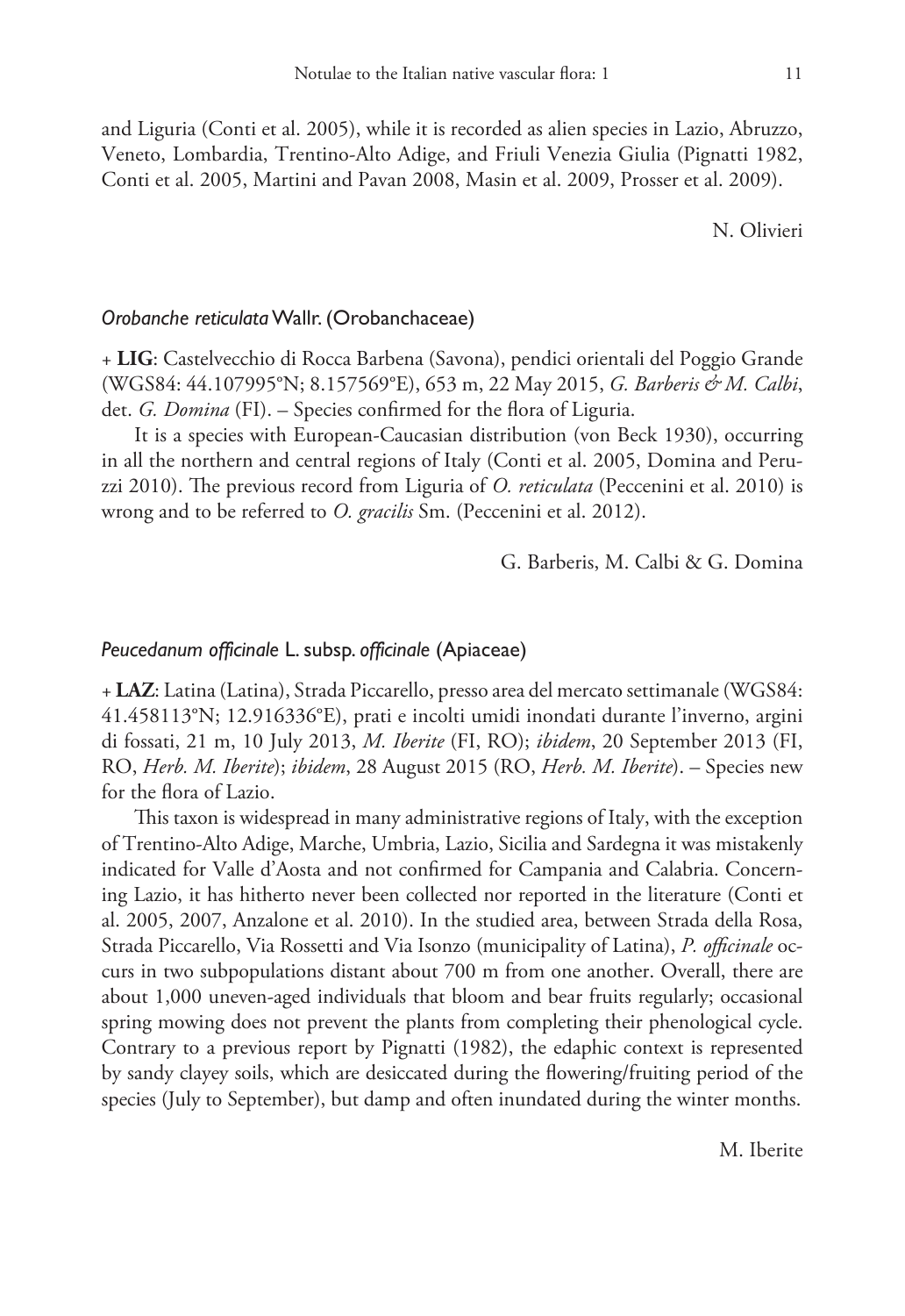## *Pilosella basifurca* (Peter) Soják (Asteraceae)

+ **FVG**: Udine (Udine), M. Zoncolàn, Ovaro, derivazione per Malga Pozo (WGS: 46.501109°N; 12.912783°E), meadow, 1587 m, 25 June 2015, G*. Gottschlich 64281* (FI, *Herb. G. Gottschlich 64281*). – Species new for flora of Friuli Venezia Giulia.

*Pilosella basifurca* is morphologically intermediate between *P. officinarum* Vaill. and *P. sphaerocephala* (Froel. ex Rchb.) F.W.Schultz & Sch.Bip. and perhaps of hybrid origin. It can be found within the distribution area of the eastern alpine *P. sphaerocephala*, and occurs in Italy in Lombardia, Trentino-Alto Adige, and Veneto (Conti et al. 2005).

G. Gottschlich

#### *Polycnemum majus* A.Braun (Amaranthaceae)

+ **TOS**: Chianni (Pisa), Monte Vitalba, sterrato sassoso lungo la strada che porta alla vetta, ca. 610 m (WGS84: 43.414047°N; 10.607888°E), June 2011, *Gestri G.* & *V. Lazzeri*  (*Herb. Museo di Storia Naturale del Mediterraneo di Livorno*); Chianni (Pisa), Monte Vitalba strada sterrata nei pressi della vetta, ca. 644 m (WGS84: 43.414665°N; 10.598882°E), 8 September 2015, *G. Gestri* & *V. Lazzeri* (FI). – Species confirmed for the flora of Toscana.

The first reports of *P. majus* A.Braun for Toscana date back to Rossetti (1893) who listed some records from Livorno and from Garfagnana in addition to those of Levier for the river Arno and some older ones for the provinces of Lucca, Pisa, and Siena. Later, Fiori (1923) attributed to *P. majus* [sub *P. arvense* var. *majus* (A.Braun) Fiori] the same distribution of *P. arvense* L. [sub *P. arvense* var. *typicum* Fiori], Toscana included. This species was still considered as occurring in Toscana by Pignatti (1982) and by Jalas and Suominen (1988), but more recently *P. majus* was listed as a doubtful precence for this administrative region by Conti et al. (2005, 2007). In order to identify the plants from Mount Vitalba, the keys published by Jauzein (1995), Ball (1993), and Bolòs and Vigo (1990) were used, also taking into account the considerations made by Iamonico (2012).

G. Gestri, V. Lazzeri

## *Stipa capillata* L. (Poaceae)

– **TOS**. – Species to be excluded from the flora of Toscana.

This species was recently recorded for Toscana (Lazzeri 2015), based on a large population discovered at Parco dei Poggetti (Rosignano Marittimo, Livorno). Further and more accurate analyses allowed us to attribute these plants to *Nassella neesiana* (Trin. & Rupr.) Barkworth.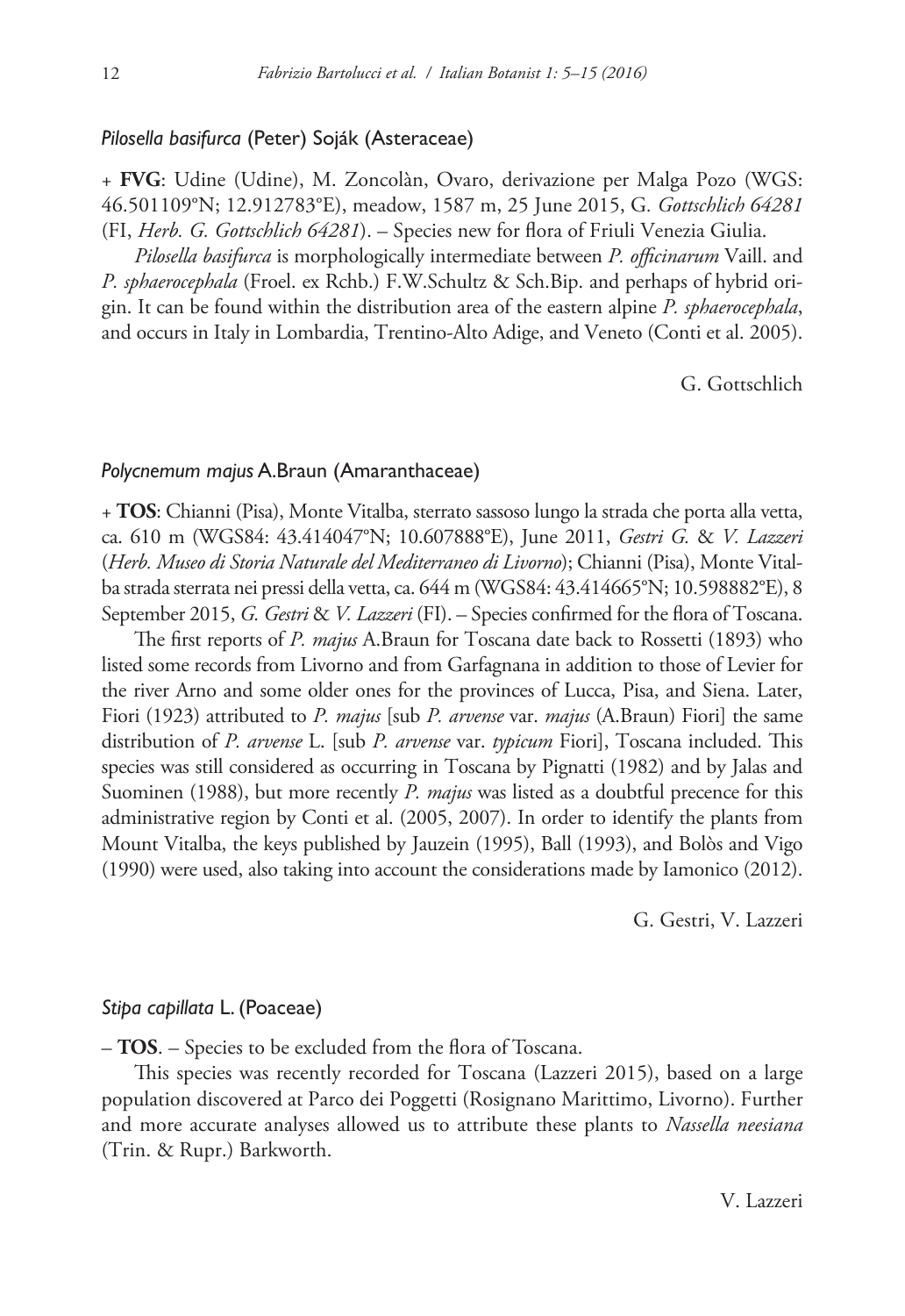## *Viola alba* Besser subp. *scotophylla* (Jord.) Nyman (Violaceae)

+ **PUG:** Santeramo in Colle (Bari), loc. Lama di Lupo (UTM ED50: 33T 644340.4514020), at the base of a big rock in the Murgia, 455 m, 14 March 2015, *G.N. Silletti* (BI sub *V. alba* subsp. *alba*, scan in FI, *Herb. G.N. Silletti*). – Subspecies new for the flora of Puglia.

In Italy, *V. alba* occurs in all the administrative regions, in central and southern Italy usually as *V. alba* Besser subsp. *dehnhardtii* (Ten.) W. Becker (Conti et al. 2005). Recently, *V. alba* subsp. *scotophylla* was indicated for Tuscany (Pierini et al. 2009, included in *V. alba* subsp. *alba*), Lombardia (Martini et al. 2012), and Friuli Venezia Giulia (Erben 2014). A small population near Santeramo in Colle in Puglia has stolons, white flowers with violet spur, hairy capsule and other attributes of *V. alba* subsp. *scotophylla*. This taxon, not rare in northern Italy (e.g., Martini et al. 2012, Erben 2014) was included by Conti et al. (2005) in *V. alba* subsp. *alba*, but recognized by other authors, such as Valentine et al. (1968), Aeschimann et al. (2004), Martini et al. (2012), and Erben (2014). Our finding is the southernmost so far in Italy.

G.N. Silletti, R.P. Wagensommer, E.V. Perrino & F. Fenaroli

## **References**

- Aeschimann D, Lauber K, Moser DM, Theurillat J-P (2004) Flora Alpina (Vol. 1). Zanichelli, Bologna, 606 pp.
- Agostini R (1959) Alcuni reperti interessanti della flora della Campania. Delpinoa N.S. 1: 42–68.
- Anzalone B, Iberite M, Lattanzi E (2010) La Flora vascolare del Lazio. Informatore Botanico Italiano 42(1): 187–317.
- Ardenghi NMG, Selvaggi A, Pascale M, Marangoni D, Compagnoni A, Prete A (2015) Nota n. 611. *Festuca rubra* L. subsp. *juncea* (Hack.) K. Richt. (Poaceae) In: Selvaggi A, Soldano A, Pascale M, Dellavedova R (Eds) Note floristiche piemontesi n. 604-705. Rivista Piemontese di Storia Naturale 36: 284–285.
- Augello A (2005) Conoscere il Gargano. Sezione piante, Vol. 1: Piante erbacee delle boscaglie e dei boschi caducifogli del Gargano (30 piante come difficilmente le avete viste). Pubbl. n. 1. GV Garganoverde s.r.l., General Service, San Severo, Foggia.
- Ball PW (1993) *Polycnemum* L. In: Tutin TG, Heywood VH, Burges NA, Valentine DH, Walters SM, Webb DA (Eds) Flora Europaea, Vol. 1. Cambridge University Press, Cambridge, 115–117.
- Banfi E, Galasso G (2005) Lombardia. In: Conti F, Abbate G, Alessandrini A, Blasi C (Eds) An Annotated Checklist of the Italian Vascular Flora. Palombi Editori, Roma, 33–185, 237–242.
- von Beck MG (1930) IV.261. Orobanchaceae. In: Engler A (Ed.) Das Pflanzenreich, Vol. 96. W. Engelmann, Leipzig, 1–348.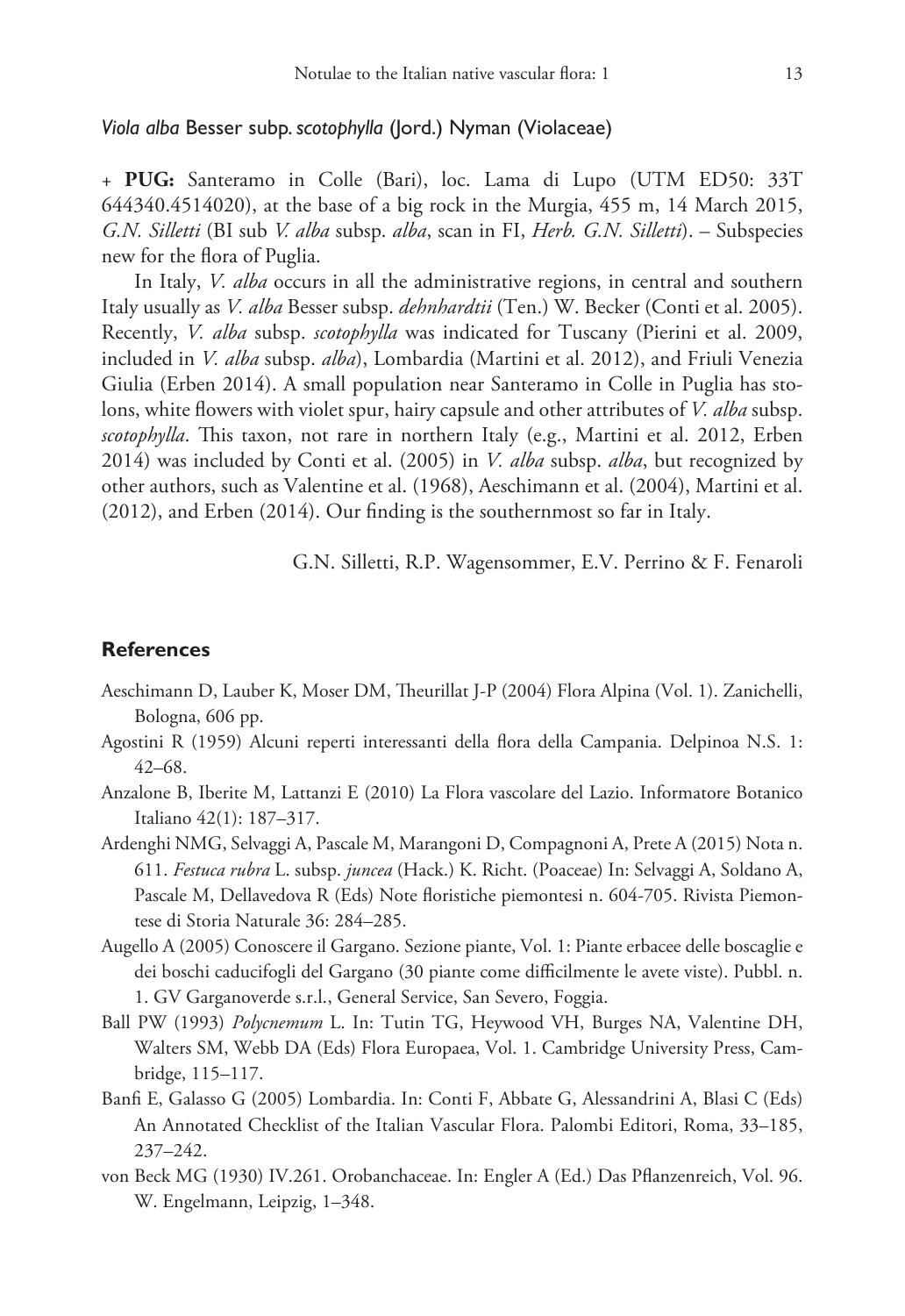- Bianco P (1962) Flora e vegetazione delle Murge di Nord-Ovest. Annali della Facoltà di Agraria dell'Università Bari 16: 459–640.
- Bolòs O de, Vigo J (1990) Flora dels Països Catalans, Vol. 2. Editorial Barcino, Barcellona, 921 pp.
- Cavallaro V, Angiulli F, Forte L, Macchia F (2007) Indagine floristica di Lama Belvedere (Monopoli-Bari). Informatore Botanico Italiano 39(suppl. 1): 204–205.
- Conti F, Abbate G, Alessandrini A, Blasi C (Eds) (2005) An Annotated Checklist of the Italian Vascular Flora. Palombi Editori, Roma, 428 pp.
- Conti F, Alessandrini A, Bacchetta G, Banfi E, Barberis G, Bartolucci F, Bernardo L, Bonacquisti S, Bouvet D, Bovio M, Brusa G, Del Guacchio E, Foggi B, Frattini S, Galasso G, Gallo L, Gangale C, Gottschlich G, Grünanger P, Gubellini L, Iiriti G, Lucarini D, Marchetti D, Moraldo B, Peruzzi L, Poldini L, Prosser F, Raffaelli M, Santangelo A, Scassellati E, Scortegagna S, Selvi F, Soldano A, Tinti D, Ubaldi D, Uzunov D, Vidali M (2007) Integrazioni alla checklist della flora vascolare italiana. Natura Vicentina 10(2006): 5–74.
- Conti F, Manzi A (1996) Note floristiche per Abruzzo, Molise e Puglia. Archivio Geobotanico 2: 83–90.
- Caruel T (1860) Prodromo della Flora Toscana. Firenze.
- Caruel T (1870) Secondo supplemento al Prodromo della Flora Toscana di T. Caruel. Firenze.
- Domina G, Peruzzi L (2010) Notula: 1636. In: Nepi C, Peccenini S, Peruzzi L (Eds) Notulae alla Checklist della flora italiana: 9 (1623-1681). Informatore Botanico Italiano 42(1): 373.
- Erben M (2014) Violaceae Batsch. In: Rottensteiner WK (Ed.) Exkursionsflora für Istrien. Verlag des Naturwissenschaftlichen Vereins für Kärnten, Klagenfurt, 899–903.
- Fenaroli L (1974) Florae Garganicae Prodromus. Pars quarta. Webbia 29(1): 123–301. [doi:](http://dx.doi.org/10.1080/00837792.1974.10670021) [10.1080/00837792.1974.10670021](http://dx.doi.org/10.1080/00837792.1974.10670021)
- Fiorentino M, Russo G (2002) Piante rare e minacciate del Parco Nazionale del Gargano. Peculiarità floristiche e vegetazionali. C. Grenzi Editore, Foggia.
- Fiori A (1923) Nuova Flora Analitica d'Italia, Vol. 1(3). Tipografia M. Ricci, Firenze.
- Fiori A (1924) Nuova Flora Analitica d'Italia, Vol. 1(4). Tipografia M. Ricci, Firenze.
- Foggi B, Rossi G (1996) A survey of the genus *Festuca* L. (Poaceae) in Italy. I. The species of the summit Flora in the Tuscan-Emilian Apennines and Apuan Alps. Willdenowia 26(1–2): 183–215. [doi: 10.3372/wi.26.2605](http://dx.doi.org/10.3372/wi.26.2605)
- Giardina G, Raimondo FM, Spadaro V (2007) A catalogue of plants growing in Sicilia. Bocconea 20: 5–582.
- Hardion L, Baumel A, Verlaque R, Vila B (2014) Distinct evolutionary histories of lowland biota on Italian and Balkan peninsulas revealed by the phylogeography of *Arundo plinii* (Poaceae). Journal of Biogeography 41(11): 2150–2161. [doi: 10.1111/jbi.12355](http://dx.doi.org/10.1111/jbi.12355)
- Hardion L, Verlaque R, Baumel A, Juin M, Vila B (2012) Revised systematics of Mediterranean *Arundo* (Poaceae) based on AFLP fingerprints and morphology. Taxon 61(6): 1217–1226.
- Hardion L, Verlaque R, Fridlender A, Zehzad B, Vila B (2013) In: Marhold K (Ed.) IAPT/ IOPB Chromosome Data 15. Taxon 62(5): 1075.
- Iamonico D (2012) Note sul genere *Polycnemum* (Amaranthaceae) in Italia. In: Peccenini S, Domina G, Salmeri C (Eds) Flora vascolare d'Italia: studi biosistematici, taxa endemici e loci classici. Università di Roma Sapienza, Roma, 31–32.
- Jalas J, Suominen J (1988) Atlas Florae Europaeae: Distribution of vascular plants in Europe, Vol. 3. Cambridge University Press, Cambridge.